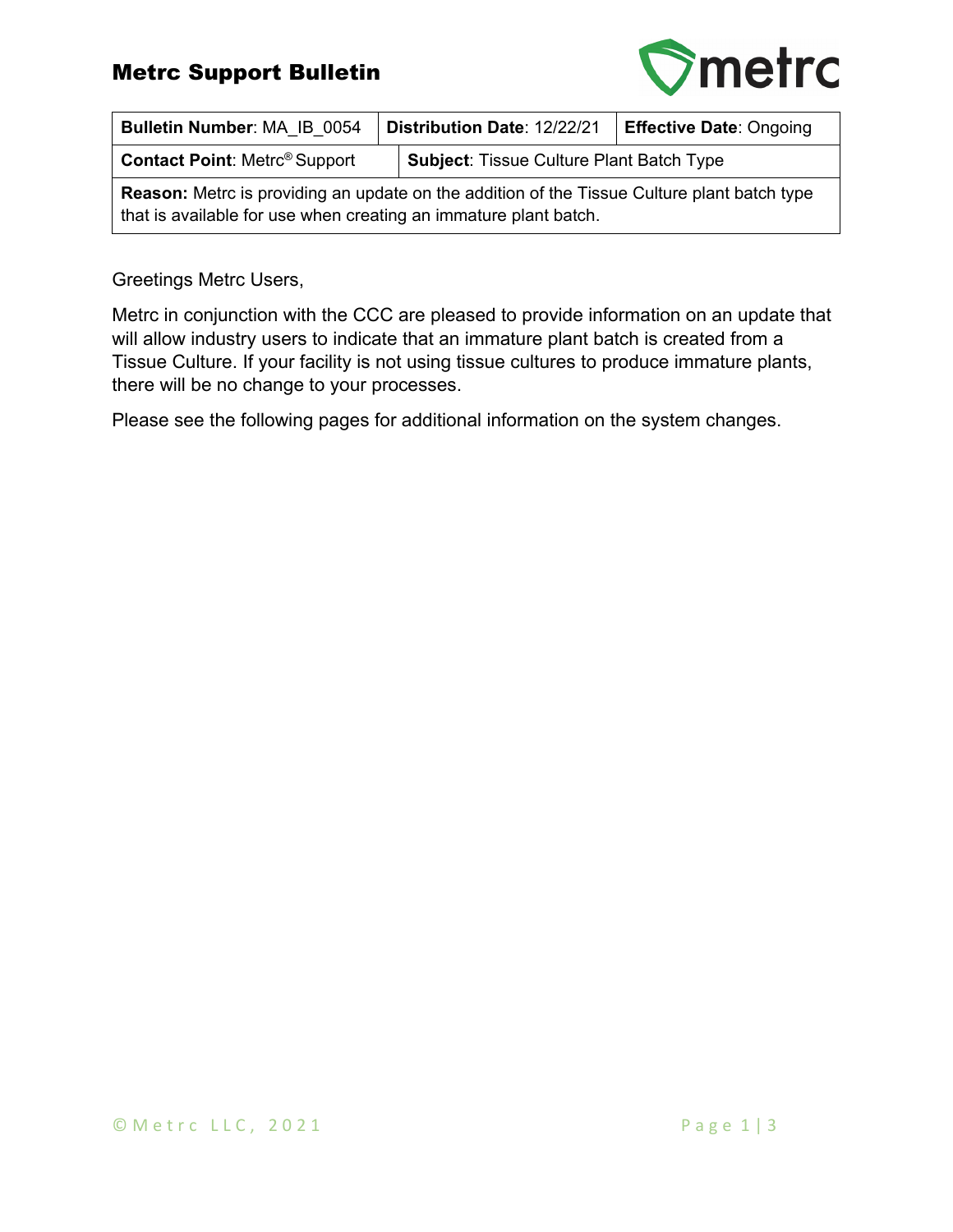

## **Tissue Culture Plant Batches**

Cultivation licenses will now notice that when creating immature plant batches, there is now a new option for "Tissue Culture" plant batch types.

To use this new immature plant batch type, follow the same process to create an immature plant batch, selecting the source plant and using the "Create Plantings" button. This step is shown below in **Figure 1**.

| <b>Plants</b>                 |                         |                        |                   |                       |                    |                        |          |
|-------------------------------|-------------------------|------------------------|-------------------|-----------------------|--------------------|------------------------|----------|
| Immature                      | Inactive                |                        | Vegetative        | Flowering             |                    | On Hold                | Inactive |
| <b>Assign Tags</b>            |                         | <b>Replace Tags</b>    |                   | <b>Change Strains</b> |                    | <b>Change Location</b> | Ch       |
|                               | <b>Create Plantings</b> | <b>Create Packages</b> |                   | Manicure              |                    |                        |          |
| Tag                           |                         |                        |                   | <b>Strain</b>         | ٠                  | Location               | ٠        |
| ABCDEF012345670000010115<br>ь |                         |                        | <b>Blue Dream</b> |                       | <b>Mother Room</b> |                        |          |

**Figure 1: Select Source Plant and Create Planting**

This button will trigger an action window to enter all the information for the new immature plant batch. There is now the addition of the "Tissue Culture" plant batch type. Once all the information is entered and verified as accurate, utilize the "Create Plantings" button to complete the process. This step is shown in **Figure 2**, below.